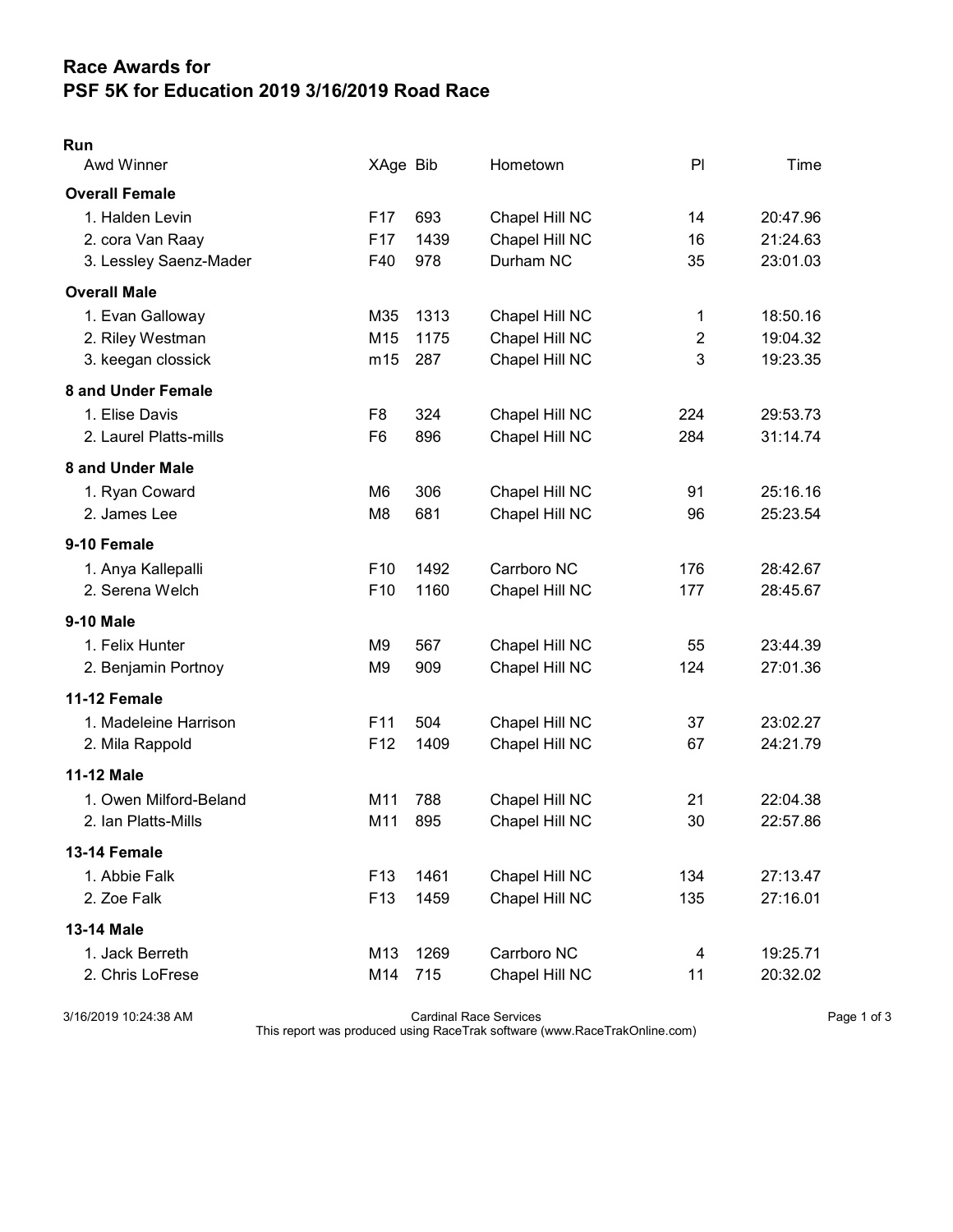| 15-16 Female            |                 |      |                  |     |          |
|-------------------------|-----------------|------|------------------|-----|----------|
| 1. Margot Francini      | F <sub>15</sub> | 421  | Chapel Hill NC   | 61  | 24:01.17 |
| 2. Ashlyn Tolbert       | F16             | 1105 | <b>GRAHAM NC</b> | 65  | 24:19.02 |
| <b>15-16 Male</b>       |                 |      |                  |     |          |
| 1. Ethan Feldt          | M15             | 395  | Chapel Hill NC   | 6   | 19:52.79 |
| 2. Miguel Martinez-Leal | M15             | 1378 | Chapel Hill NC   | 117 | 26:37.67 |
| <b>17-19 Female</b>     |                 |      |                  |     |          |
| 1. Irene Fraire         | F <sub>18</sub> | 419  |                  | 131 | 27:07.80 |
| 2. Nichole Noel         | F <sub>17</sub> | 849  | Chapel Hill NC   | 193 | 29:07.88 |
| <b>17-19 Male</b>       |                 |      |                  |     |          |
| 1. Caeden Greene        | M17             | 1329 | Chapel Hill NC   | 10  | 20:31.31 |
| 2. Andrew Zheng         | M17             | 1244 | Chapel Hill NC   | 26  | 22:40.49 |
| 20-29 Female            |                 |      |                  |     |          |
| 1. Erin Kerr            | F <sub>24</sub> | 634  | Carrboro NC      | 66  | 24:20.65 |
| 2. Michelle Wendell     | F <sub>28</sub> | 1164 | Cary NC          | 69  | 24:27.99 |
| 20-29 Male              |                 |      |                  |     |          |
| 1. Nate Fisher          | M26             | 407  | Chapel Hill NC   | 7   | 20:08.37 |
| 2. Spenser Carle        | M26             | 253  | Morrisville NC   | 19  | 21:42.95 |
| <b>30-39 Female</b>     |                 |      |                  |     |          |
| 1. Stacey Head          | F39             | 521  | Apex NC          | 43  | 23:10.14 |
| 2. Kaleigh Vogan        | F30             | 1137 | Chapel Hill NC   | 51  | 23:33.23 |
| 30-39 Male              |                 |      |                  |     |          |
| 1. Douglas MacKay       | M39             | 732  | Carrboro NC      | 9   | 20:26.00 |
| 2. Teddy Cheetah        | M39             | 273  | Chapel Hill NC   | 18  | 21:40.30 |
| 40-49 Female            |                 |      |                  |     |          |
| 1. Amy Drumheller       | F45             | 363  | Chapel Hill NC   | 36  | 23:01.39 |
| 2. Myriam Saenz-Mader   | F41             | 979  | Durham NC        | 38  | 23:02.61 |
| 40-49 Male              |                 |      |                  |     |          |
| 1. Troy McDonough       | M43             | 1387 | Chapel Hill NC   | 5   | 19:52.20 |
| 2. Brent Ziegler        | M43             | 1245 | Greensboro NC    | 8   | 20:09.12 |
| 50-59 Female            |                 |      |                  |     |          |
| 1. Amy Fowler           | F <sub>50</sub> | 1467 | Chapel Hill NC   | 52  | 23:37.68 |
| 2. Mary Ollila          | F <sub>54</sub> | 860  | Chapel Hill NC   | 110 | 26:10.76 |
| 50-59 Male              |                 |      |                  |     |          |
| 1. Glenn Gay            | M <sub>53</sub> | 445  | Chapel Hill NC   | 25  | 22:38.02 |
| 2. Pablo Valencia       | M59             | 1123 | Carrboro NC      | 31  | 22:58.27 |

3/16/2019 10:24:38 AM Cardinal Race Services Page 2 of 3

This report was produced using RaceTrak software (www.RaceTrakOnline.com)